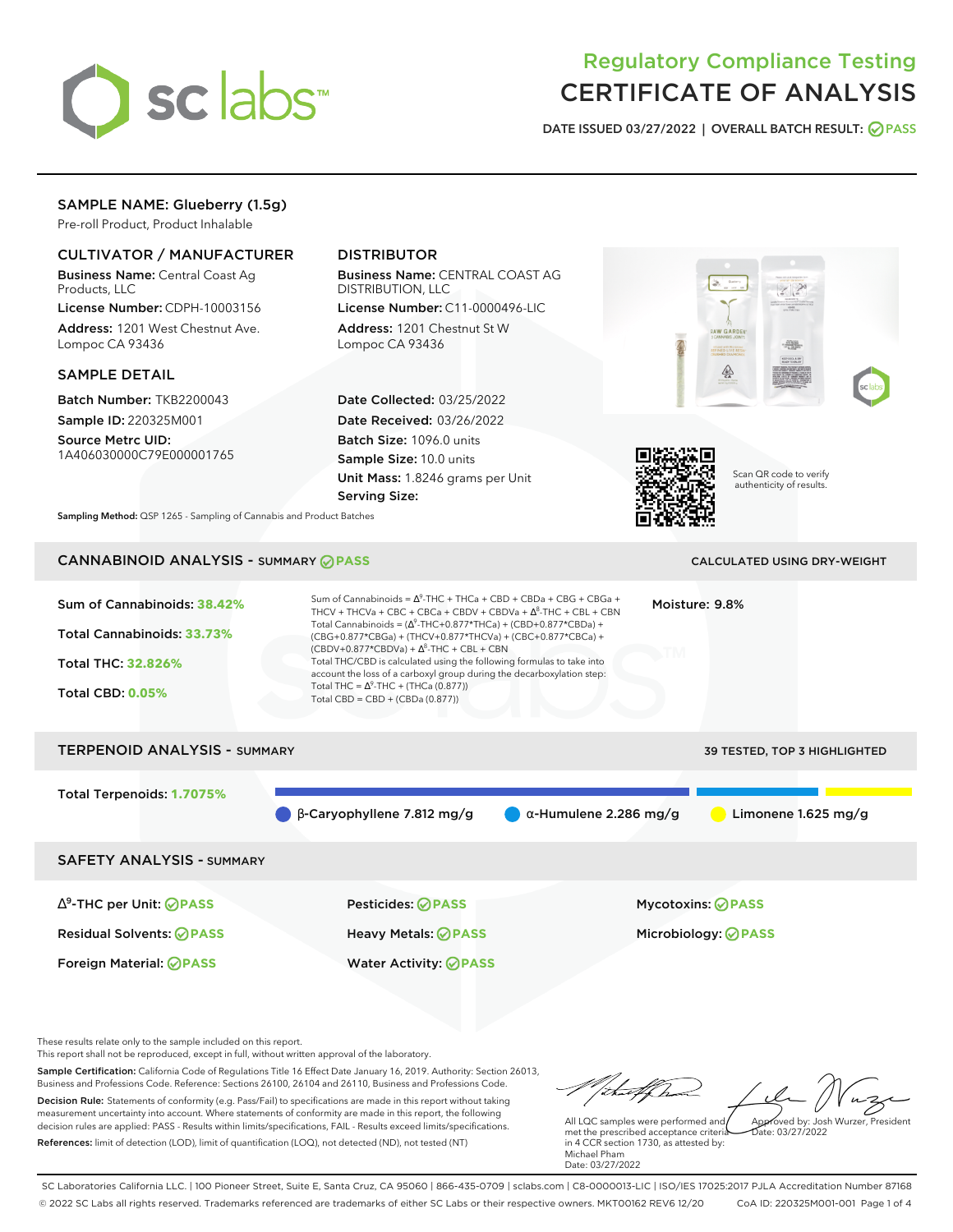



**GLUEBERRY (1.5G) | DATE ISSUED 03/27/2022 | OVERALL BATCH RESULT: PASS**

#### **CANNABINOID TEST RESULTS** - 03/26/2022 **PASS**

Tested by high-performance liquid chromatography with diode-array detection (HPLC-DAD). Calculated using Dry-Weight. **Method:** QSP 1157 - Analysis of Cannabinoids by HPLC-DAD

#### TOTAL CANNABINOIDS: **33.73%**

Total Cannabinoids (Total THC) + (Total CBD) + (Total CBG) + (Total THCV) + (Total CBC) +  $(Total CBDV) +  $\Delta^8$ -THC + CBL + CBN$ 

TOTAL THC: **32.826%** Total THC (Ƽ-THC+0.877\*THCa)

TOTAL CBD: **0.05%** Total CBD (CBD+0.877\*CBDa) TOTAL CBG: 0.47% Total CBG (CBG+0.877\*CBGa)

TOTAL THCV: 0.153% Total THCV (THCV+0.877\*THCVa)

TOTAL CBC: 0.229% Total CBC (CBC+0.877\*CBCa)

TOTAL CBDV: ND Total CBDV (CBDV+0.877\*CBDVa)

| <b>COMPOUND</b> | LOD/LOQ<br>(mg/g)          | <b>MEASUREMENT</b><br><b>UNCERTAINTY</b><br>(mg/g) | <b>RESULT</b><br>(mg/g) | <b>RESULT</b><br>(%) |
|-----------------|----------------------------|----------------------------------------------------|-------------------------|----------------------|
| <b>THCa</b>     | 0.05/0.14                  | ±6.693                                             | 371.01                  | 37.101               |
| <b>CBGa</b>     | 0.1 / 0.2                  | ±0.20                                              | 5.4                     | 0.54                 |
| $\wedge^9$ -THC | 0.06 / 0.26                | ±0.070                                             | 2.88                    | 0.288                |
| <b>CBCa</b>     | 0.07/0.28                  | ±0.090                                             | 2.61                    | 0.261                |
| <b>THCVa</b>    | 0.07/0.20                  | ±0.058                                             | 1.74                    | 0.174                |
| <b>CBDa</b>     | 0.02/0.19                  | ±0.012                                             | 0.57                    | 0.057                |
| $\wedge^8$ -THC | 0.1/0.4                    | N/A                                                | <b>ND</b>               | <b>ND</b>            |
| <b>THCV</b>     | 0.1 / 0.2                  | N/A                                                | <b>ND</b>               | <b>ND</b>            |
| <b>CBD</b>      | 0.07/0.29                  | N/A                                                | <b>ND</b>               | <b>ND</b>            |
| <b>CBDV</b>     | 0.04 / 0.15                | N/A                                                | <b>ND</b>               | <b>ND</b>            |
| <b>CBDVa</b>    | 0.03/0.53                  | N/A                                                | <b>ND</b>               | <b>ND</b>            |
| <b>CBG</b>      | 0.06 / 0.19                | N/A                                                | <b>ND</b>               | <b>ND</b>            |
| <b>CBL</b>      | 0.06 / 0.24                | N/A                                                | <b>ND</b>               | <b>ND</b>            |
| <b>CBN</b>      | 0.1/0.3                    | N/A                                                | <b>ND</b>               | <b>ND</b>            |
| <b>CBC</b>      | 0.2 / 0.5                  | N/A                                                | <b>ND</b>               | <b>ND</b>            |
|                 | <b>SUM OF CANNABINOIDS</b> |                                                    | 384.2 mg/g              | 38.42%               |

#### **UNIT MASS: 1.8246 grams per Unit**

| $\Delta^9$ -THC per Unit              | 1100 per-package limit | 5.25 mg/unit   | <b>PASS</b> |
|---------------------------------------|------------------------|----------------|-------------|
| <b>Total THC per Unit</b>             |                        | 598.94 mg/unit |             |
| <b>CBD per Unit</b>                   |                        | <b>ND</b>      |             |
| <b>Total CBD per Unit</b>             |                        | $0.91$ mg/unit |             |
| Sum of Cannabinoids<br>per Unit       |                        | 701.0 mg/unit  |             |
| <b>Total Cannabinoids</b><br>per Unit |                        | 615.4 mg/unit  |             |

#### **MOISTURE TEST RESULT**

**9.8%** Tested 03/26/2022 **Method:** QSP 1224 - Loss on Drying (Moisture)

| <b>TERPENOID TEST RESULTS</b> - 03/27/2022 |  |
|--------------------------------------------|--|
|--------------------------------------------|--|

Terpene analysis utilizing gas chromatography-flame ionization detection (GC-FID). **Method:** QSP 1192 - Analysis of Terpenoids by GC-FID

| <b>COMPOUND</b>         | LOD/LOQ<br>(mg/g) | <b>MEASUREMENT</b><br><b>UNCERTAINTY</b><br>(mg/g) | <b>RESULT</b><br>(mg/g)                          | <b>RESULT</b><br>$(\%)$ |
|-------------------------|-------------------|----------------------------------------------------|--------------------------------------------------|-------------------------|
| B-Caryophyllene         | 0.004 / 0.012     | ±0.2164                                            | 7.812                                            | 0.7812                  |
| α-Humulene              | 0.009 / 0.029     | ±0.0572                                            | 2.286                                            | 0.2286                  |
| Limonene                | 0.005 / 0.016     | ±0.0180                                            | 1.625                                            | 0.1625                  |
| $\alpha$ -Bisabolol     | 0.008 / 0.026     | ±0.0533                                            | 1.285                                            | 0.1285                  |
| <b>Myrcene</b>          | 0.008 / 0.025     | ±0.0116                                            | 1.165                                            | 0.1165                  |
| Linalool                | 0.009/0.032       | ±0.0228                                            | 0.769                                            | 0.0769                  |
| Terpinolene             | 0.008 / 0.026     | ±0.0074                                            | 0.463                                            | 0.0463                  |
| trans-ß-Farnesene       | 0.008 / 0.025     | ±0.0099                                            | 0.357                                            | 0.0357                  |
| Fenchol                 | 0.010 / 0.034     | ±0.0086                                            | 0.285                                            | 0.0285                  |
| Terpineol               | 0.009 / 0.031     | ±0.0132                                            | 0.276                                            | 0.0276                  |
| $\beta$ -Pinene         | 0.004 / 0.014     | ±0.0017                                            | 0.191                                            | 0.0191                  |
| Nerolidol               | 0.006 / 0.019     | ±0.0078                                            | 0.160                                            | 0.0160                  |
| Caryophyllene<br>Oxide  | 0.010 / 0.033     | ±0.0032                                            | 0.089                                            | 0.0089                  |
| Borneol                 | 0.005 / 0.016     | ±0.0024                                            | 0.073                                            | 0.0073                  |
| Valencene               | 0.009 / 0.030     | ±0.0031                                            | 0.058                                            | 0.0058                  |
| $\alpha$ -Pinene        | 0.005 / 0.017     | ±0.0004                                            | 0.057                                            | 0.0057                  |
| β-Ocimene               | 0.006 / 0.020     | ±0.0013                                            | 0.051                                            | 0.0051                  |
| Guaiol                  | 0.009 / 0.030     | ±0.0012                                            | 0.034                                            | 0.0034                  |
| Geraniol                | 0.002 / 0.007     | ±0.0007                                            | 0.020                                            | 0.0020                  |
| Citronellol             | 0.003 / 0.010     | ±0.0007                                            | 0.019                                            | 0.0019                  |
| Camphene                | 0.005 / 0.015     | N/A                                                | <loq< th=""><th><math>&lt;</math>LOQ</th></loq<> | $<$ LOQ                 |
| $\alpha$ -Phellandrene  | 0.006 / 0.020     | N/A                                                | <loq< th=""><th><loq< th=""></loq<></th></loq<>  | <loq< th=""></loq<>     |
| $\Delta^3$ -Carene      | 0.005 / 0.018     | N/A                                                | <loq< th=""><th><loq< th=""></loq<></th></loq<>  | <loq< th=""></loq<>     |
| $\gamma$ -Terpinene     | 0.006 / 0.018     | N/A                                                | <loq< th=""><th><math>&lt;</math>LOQ</th></loq<> | $<$ LOQ                 |
| Sabinene Hydrate        | 0.006 / 0.022     | N/A                                                | <loq< th=""><th><loq< th=""></loq<></th></loq<>  | <loq< th=""></loq<>     |
| Fenchone                | 0.009 / 0.028     | N/A                                                | <loq< th=""><th><loq< th=""></loq<></th></loq<>  | <loq< th=""></loq<>     |
| Nerol                   | 0.003 / 0.011     | N/A                                                | <loq< th=""><th><math>&lt;</math>LOQ</th></loq<> | $<$ LOQ                 |
| Sabinene                | 0.004 / 0.014     | N/A                                                | <b>ND</b>                                        | <b>ND</b>               |
| $\alpha$ -Terpinene     | 0.005 / 0.017     | N/A                                                | <b>ND</b>                                        | ND                      |
| p-Cymene                | 0.005 / 0.016     | N/A                                                | ND                                               | ND                      |
| Eucalyptol              | 0.006 / 0.018     | N/A                                                | <b>ND</b>                                        | ND                      |
| Isopulegol              | 0.005 / 0.016     | N/A                                                | ND                                               | ND                      |
| Camphor                 | 0.006 / 0.019     | N/A                                                | <b>ND</b>                                        | <b>ND</b>               |
| Isoborneol              | 0.004 / 0.012     | N/A                                                | <b>ND</b>                                        | <b>ND</b>               |
| Menthol                 | 0.008 / 0.025     | N/A                                                | ND                                               | ND                      |
| Pulegone                | 0.003 / 0.011     | N/A                                                | <b>ND</b>                                        | ND                      |
| <b>Geranyl Acetate</b>  | 0.004 / 0.014     | N/A                                                | <b>ND</b>                                        | ND                      |
| $\alpha$ -Cedrene       | 0.005 / 0.016     | N/A                                                | ND                                               | ND                      |
| Cedrol                  | 0.008 / 0.027     | N/A                                                | <b>ND</b>                                        | <b>ND</b>               |
| <b>TOTAL TERPENOIDS</b> |                   |                                                    | 17.075 mg/g                                      | 1.7075%                 |

SC Laboratories California LLC. | 100 Pioneer Street, Suite E, Santa Cruz, CA 95060 | 866-435-0709 | sclabs.com | C8-0000013-LIC | ISO/IES 17025:2017 PJLA Accreditation Number 87168 © 2022 SC Labs all rights reserved. Trademarks referenced are trademarks of either SC Labs or their respective owners. MKT00162 REV6 12/20 CoA ID: 220325M001-001 Page 2 of 4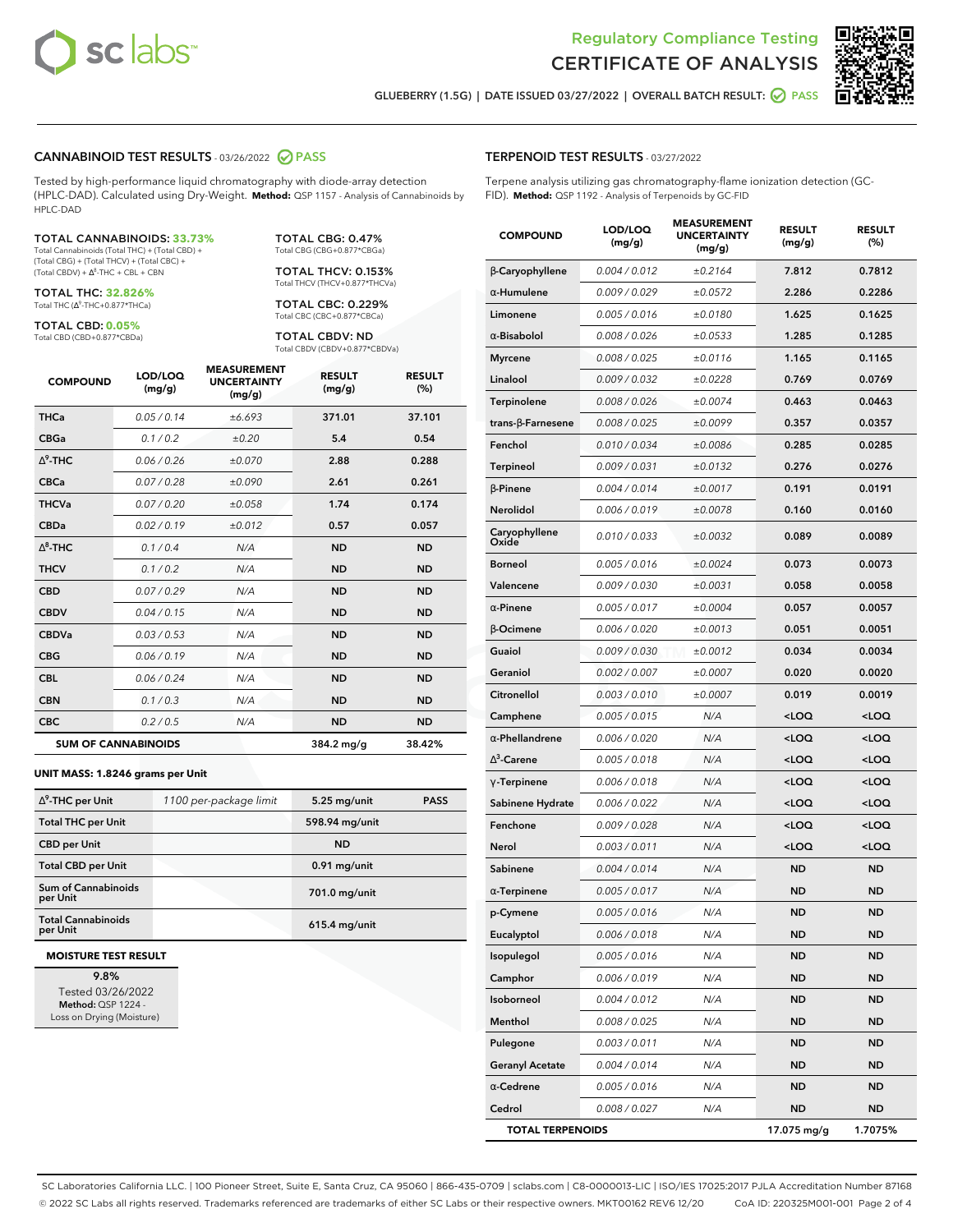



**GLUEBERRY (1.5G) | DATE ISSUED 03/27/2022 | OVERALL BATCH RESULT: PASS**

## **CATEGORY 1 PESTICIDE TEST RESULTS** - 03/27/2022 **PASS**

Pesticide and plant growth regulator analysis utilizing high-performance liquid chromatography-mass spectrometry (HPLC-MS) or gas chromatography-mass spectrometry (GC-MS). \*GC-MS utilized where indicated. **Method:** QSP 1212 - Analysis of Pesticides and Mycotoxins by LC-MS or QSP 1213 - Analysis of Pesticides by GC-MS

| <b>COMPOUND</b>             | <b>LOD/LOQ</b><br>$(\mu g/g)$ | <b>ACTION</b><br><b>LIMIT</b><br>$(\mu g/g)$ | <b>MEASUREMENT</b><br><b>UNCERTAINTY</b><br>$(\mu g/g)$ | <b>RESULT</b><br>$(\mu g/g)$ | <b>RESULT</b> |
|-----------------------------|-------------------------------|----------------------------------------------|---------------------------------------------------------|------------------------------|---------------|
| Aldicarb                    | 0.03 / 0.08                   | $\ge$ LOD                                    | N/A                                                     | <b>ND</b>                    | <b>PASS</b>   |
| Carbofuran                  | 0.02 / 0.05                   | $\ge$ LOD                                    | N/A                                                     | <b>ND</b>                    | <b>PASS</b>   |
| Chlordane*                  | 0.03/0.08                     | $>$ LOD                                      | N/A                                                     | <b>ND</b>                    | <b>PASS</b>   |
| Chlorfenapyr*               | 0.03/0.10                     | $\ge$ LOD                                    | N/A                                                     | <b>ND</b>                    | <b>PASS</b>   |
| Chlorpyrifos                | 0.02/0.06                     | $>$ LOD                                      | N/A                                                     | <b>ND</b>                    | <b>PASS</b>   |
| Coumaphos                   | 0.02 / 0.07                   | $\ge$ LOD                                    | N/A                                                     | <b>ND</b>                    | <b>PASS</b>   |
| Daminozide                  | 0.02 / 0.07                   | $\ge$ LOD                                    | N/A                                                     | <b>ND</b>                    | <b>PASS</b>   |
| <b>Dichlorvos</b><br>(DDVP) | 0.03/0.09                     | $>$ LOD                                      | N/A                                                     | <b>ND</b>                    | <b>PASS</b>   |
| Dimethoate                  | 0.03 / 0.08                   | $>$ LOD                                      | N/A                                                     | <b>ND</b>                    | <b>PASS</b>   |
| Ethoprophos                 | 0.03/0.10                     | $>$ LOD                                      | N/A                                                     | <b>ND</b>                    | <b>PASS</b>   |
| Etofenprox                  | 0.02 / 0.06                   | $\ge$ LOD                                    | N/A                                                     | <b>ND</b>                    | <b>PASS</b>   |
| Fenoxycarb                  | 0.03/0.08                     | $>$ LOD                                      | N/A                                                     | <b>ND</b>                    | <b>PASS</b>   |
| Fipronil                    | 0.03 / 0.08                   | $\ge$ LOD                                    | N/A                                                     | <b>ND</b>                    | <b>PASS</b>   |
| Imazalil                    | 0.02 / 0.06                   | $\ge$ LOD                                    | N/A                                                     | <b>ND</b>                    | <b>PASS</b>   |
| <b>Methiocarb</b>           | 0.02 / 0.07                   | $\ge$ LOD                                    | N/A                                                     | <b>ND</b>                    | <b>PASS</b>   |
| Parathion-methyl            | 0.03/0.10                     | $>$ LOD                                      | N/A                                                     | <b>ND</b>                    | <b>PASS</b>   |
| <b>Mevinphos</b>            | 0.03/0.09                     | $\ge$ LOD                                    | N/A                                                     | <b>ND</b>                    | <b>PASS</b>   |
| Paclobutrazol               | 0.02 / 0.05                   | $\ge$ LOD                                    | N/A                                                     | <b>ND</b>                    | <b>PASS</b>   |
| Propoxur                    | 0.03/0.09                     | $\ge$ LOD                                    | N/A                                                     | <b>ND</b>                    | <b>PASS</b>   |
| Spiroxamine                 | 0.03 / 0.08                   | $\ge$ LOD                                    | N/A                                                     | <b>ND</b>                    | <b>PASS</b>   |
| Thiacloprid                 | 0.03/0.10                     | $\ge$ LOD                                    | N/A                                                     | <b>ND</b>                    | <b>PASS</b>   |

## **CATEGORY 2 PESTICIDE TEST RESULTS** - 03/27/2022 **PASS**

| <b>COMPOUND</b>          | LOD/LOO<br>$(\mu g/g)$ | <b>ACTION</b><br><b>LIMIT</b><br>$(\mu g/g)$ | <b>MEASUREMENT</b><br><b>UNCERTAINTY</b><br>$(\mu g/g)$ | <b>RESULT</b><br>$(\mu g/g)$ | <b>RESULT</b> |
|--------------------------|------------------------|----------------------------------------------|---------------------------------------------------------|------------------------------|---------------|
| Abamectin                | 0.03/0.10              | 0.1                                          | N/A                                                     | <b>ND</b>                    | <b>PASS</b>   |
| Acephate                 | 0.02/0.07              | 0.1                                          | N/A                                                     | <b>ND</b>                    | <b>PASS</b>   |
| Acequinocyl              | 0.02/0.07              | 0.1                                          | N/A                                                     | <b>ND</b>                    | <b>PASS</b>   |
| Acetamiprid              | 0.02/0.05              | 0.1                                          | N/A                                                     | <b>ND</b>                    | <b>PASS</b>   |
| Azoxystrobin             | 0.02/0.07              | 0.1                                          | N/A                                                     | <b>ND</b>                    | <b>PASS</b>   |
| <b>Bifenazate</b>        | 0.01/0.04              | 0.1                                          | N/A                                                     | <b>ND</b>                    | <b>PASS</b>   |
| <b>Bifenthrin</b>        | 0.02/0.05              | 3                                            | N/A                                                     | <b>ND</b>                    | <b>PASS</b>   |
| <b>Boscalid</b>          | 0.03/0.09              | 0.1                                          | N/A                                                     | <b>ND</b>                    | <b>PASS</b>   |
| Captan                   | 0.19/0.57              | 0.7                                          | N/A                                                     | <b>ND</b>                    | <b>PASS</b>   |
| Carbaryl                 | 0.02/0.06              | 0.5                                          | N/A                                                     | <b>ND</b>                    | <b>PASS</b>   |
| Chlorantranilip-<br>role | 0.04/0.12              | 10                                           | N/A                                                     | <b>ND</b>                    | <b>PASS</b>   |
| Clofentezine             | 0.03/0.09              | 0.1                                          | N/A                                                     | <b>ND</b>                    | <b>PASS</b>   |

#### **CATEGORY 2 PESTICIDE TEST RESULTS** - 03/27/2022 continued

| <b>COMPOUND</b>               | LOD/LOQ<br>$(\mu g/g)$ | <b>ACTION</b><br><b>LIMIT</b><br>$(\mu g/g)$ | <b>MEASUREMENT</b><br><b>UNCERTAINTY</b><br>$(\mu g/g)$ | <b>RESULT</b><br>$(\mu g/g)$ | <b>RESULT</b> |
|-------------------------------|------------------------|----------------------------------------------|---------------------------------------------------------|------------------------------|---------------|
| Cyfluthrin                    | 0.12 / 0.38            | $\overline{\mathcal{L}}$                     | N/A                                                     | <b>ND</b>                    | <b>PASS</b>   |
| Cypermethrin                  | 0.11 / 0.32            | $\mathcal{I}$                                | N/A                                                     | <b>ND</b>                    | <b>PASS</b>   |
| <b>Diazinon</b>               | 0.02 / 0.05            | 0.1                                          | N/A                                                     | <b>ND</b>                    | <b>PASS</b>   |
| Dimethomorph                  | 0.03 / 0.09            | $\overline{\mathcal{L}}$                     | N/A                                                     | <b>ND</b>                    | <b>PASS</b>   |
| Etoxazole                     | 0.02 / 0.06            | 0.1                                          | N/A                                                     | ND                           | <b>PASS</b>   |
| Fenhexamid                    | 0.03 / 0.09            | 0.1                                          | N/A                                                     | ND                           | <b>PASS</b>   |
| Fenpyroximate                 | 0.02 / 0.06            | 0.1                                          | N/A                                                     | <b>ND</b>                    | <b>PASS</b>   |
| Flonicamid                    | 0.03 / 0.10            | 0.1                                          | N/A                                                     | <b>ND</b>                    | <b>PASS</b>   |
| Fludioxonil                   | 0.03 / 0.10            | 0.1                                          | N/A                                                     | <b>ND</b>                    | <b>PASS</b>   |
| Hexythiazox                   | 0.02 / 0.07            | 0.1                                          | N/A                                                     | <b>ND</b>                    | <b>PASS</b>   |
| Imidacloprid                  | 0.04 / 0.11            | 5                                            | N/A                                                     | <b>ND</b>                    | <b>PASS</b>   |
| Kresoxim-methyl               | 0.02 / 0.07            | 0.1                                          | N/A                                                     | <b>ND</b>                    | <b>PASS</b>   |
| Malathion                     | 0.03 / 0.09            | 0.5                                          | N/A                                                     | <b>ND</b>                    | <b>PASS</b>   |
| Metalaxyl                     | 0.02 / 0.07            | $\overline{c}$                               | N/A                                                     | <b>ND</b>                    | <b>PASS</b>   |
| Methomyl                      | 0.03 / 0.10            | $\mathbf{1}$                                 | N/A                                                     | <b>ND</b>                    | <b>PASS</b>   |
| Myclobutanil                  | 0.03 / 0.09            | 0.1                                          | N/A                                                     | <b>ND</b>                    | <b>PASS</b>   |
| Naled                         | 0.02 / 0.07            | 0.1                                          | N/A                                                     | <b>ND</b>                    | <b>PASS</b>   |
| Oxamyl                        | 0.04 / 0.11            | 0.5                                          | N/A                                                     | ND                           | <b>PASS</b>   |
| Pentachloronitro-<br>benzene* | 0.03 / 0.09            | 0.1                                          | N/A                                                     | <b>ND</b>                    | <b>PASS</b>   |
| Permethrin                    | 0.04 / 0.12            | 0.5                                          | N/A                                                     | <b>ND</b>                    | <b>PASS</b>   |
| Phosmet                       | 0.03 / 0.10            | 0.1                                          | N/A                                                     | <b>ND</b>                    | <b>PASS</b>   |
| Piperonyl<br><b>Butoxide</b>  | 0.02 / 0.07            | 3                                            | N/A                                                     | <b>ND</b>                    | <b>PASS</b>   |
| Prallethrin                   | 0.03 / 0.08            | 0.1                                          | N/A                                                     | <b>ND</b>                    | <b>PASS</b>   |
| Propiconazole                 | 0.02 / 0.07            | 0.1                                          | N/A                                                     | <b>ND</b>                    | <b>PASS</b>   |
| Pyrethrins                    | 0.04 / 0.12            | 0.5                                          | N/A                                                     | <b>ND</b>                    | <b>PASS</b>   |
| Pyridaben                     | 0.02 / 0.07            | 0.1                                          | N/A                                                     | <b>ND</b>                    | <b>PASS</b>   |
| Spinetoram                    | 0.02 / 0.07            | 0.1                                          | N/A                                                     | <b>ND</b>                    | <b>PASS</b>   |
| Spinosad                      | 0.02 / 0.07            | 0.1                                          | N/A                                                     | <b>ND</b>                    | <b>PASS</b>   |
| Spiromesifen                  | 0.02 / 0.05            | 0.1                                          | N/A                                                     | <b>ND</b>                    | <b>PASS</b>   |
| Spirotetramat                 | 0.02 / 0.06            | 0.1                                          | N/A                                                     | <b>ND</b>                    | <b>PASS</b>   |
| Tebuconazole                  | 0.02 / 0.07            | 0.1                                          | N/A                                                     | ND                           | <b>PASS</b>   |
| Thiamethoxam                  | 0.03 / 0.10            | 5                                            | N/A                                                     | <b>ND</b>                    | <b>PASS</b>   |
| Trifloxystrobin               | 0.03 / 0.08            | 0.1                                          | N/A                                                     | <b>ND</b>                    | <b>PASS</b>   |

SC Laboratories California LLC. | 100 Pioneer Street, Suite E, Santa Cruz, CA 95060 | 866-435-0709 | sclabs.com | C8-0000013-LIC | ISO/IES 17025:2017 PJLA Accreditation Number 87168 © 2022 SC Labs all rights reserved. Trademarks referenced are trademarks of either SC Labs or their respective owners. MKT00162 REV6 12/20 CoA ID: 220325M001-001 Page 3 of 4